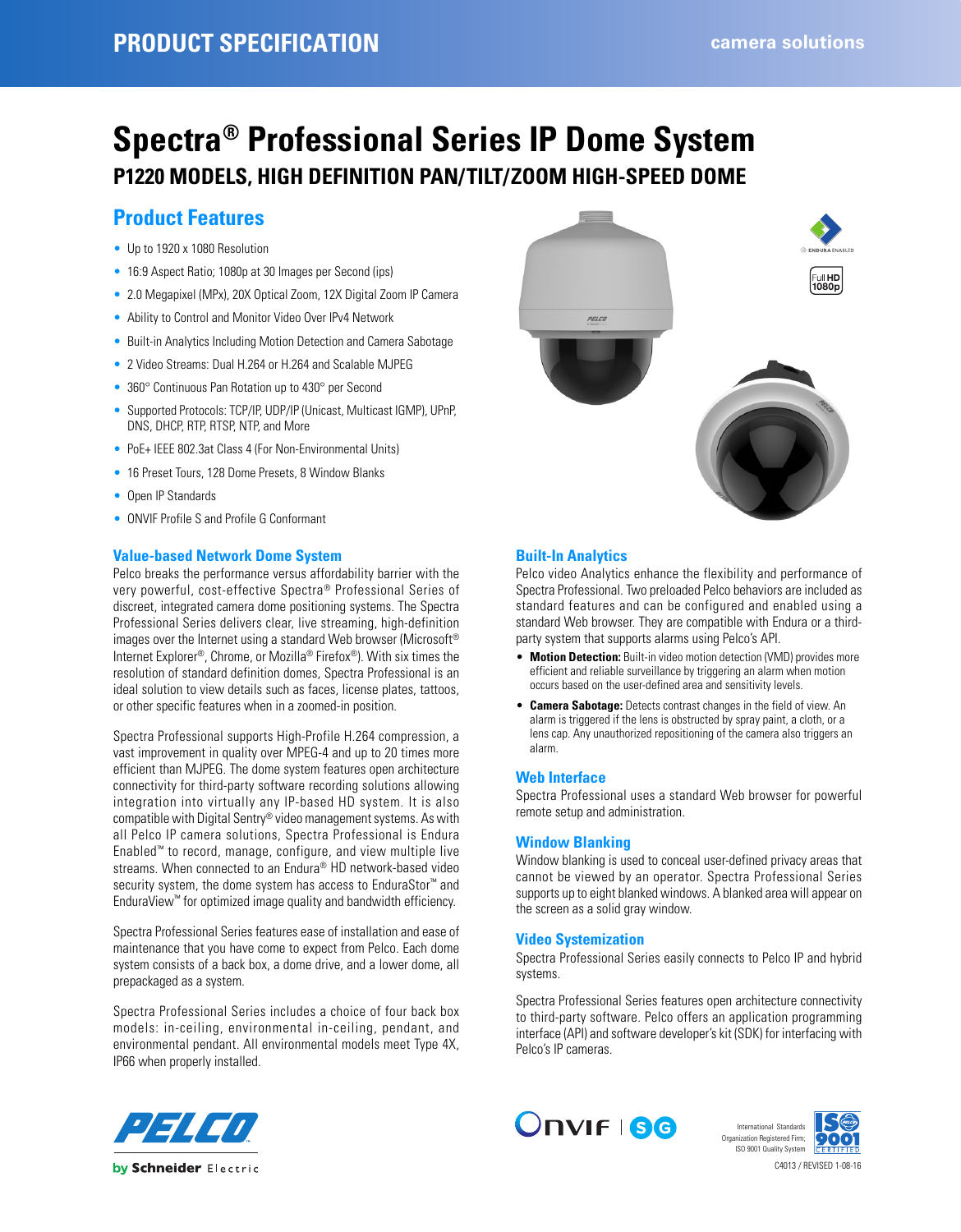# **BACK BOX FEATURES**

NOTE: VALUES IN PARENTHESES ARE INCHES; ALL OTHERS ARE CENTIMETERS.

















### **Indoor In-Ceiling**

- Single Back Box for Suspended or Hard Ceiling Applications
- Requires 14.01 cm (5.51 in.) Space Above Ceiling
- Minimum Ceiling Thickness 1.27 cm (0.50 in.); Maximum 3.81 cm (1.5 in.)
- Aluminum, Stainless Steel, and PC-ABS Construction
- Suitable for Use in Environmental Air Handling (Plenum) Spaces
- White Finish, RAL 9003
- Available with Clear or Smoked Dome

### **Environmental In-Ceiling**

- Single Back Box for Suspended or Hard Ceiling Applications
- Requires 14.01 cm (5.51 in.) Space Above Ceiling
- Minimum Ceiling Thickness 1.27 cm (0.50 in.); Maximum 3.81 cm (1.5 in.)
- Includes Heater and Fan
- Aluminum and Stainless Steel Construction
- Suitable for Use in Environmental Air Handling (Plenum) Spaces
- IK10 (20J) Impact Resistance
- Light Gray Finish, RAL 7047
- Available with Clear or Smoked Dome

#### **Indoor Pendant**

- Aluminum Construction
- 1.5-inch NPT (Male) Mounting Thread
- White Finish, RAL 9003
- Available with Clear or Smoked Dome

#### **Environmental Pendant**

- Aluminum Construction
- Includes Heater and Fan
- 1.5-inch NPT (Male) Mounting Thread
- IK10 (20J) Impact Resistance
- Light Gray Finish, RAL 7047
- Available with Clear or Smoked Dome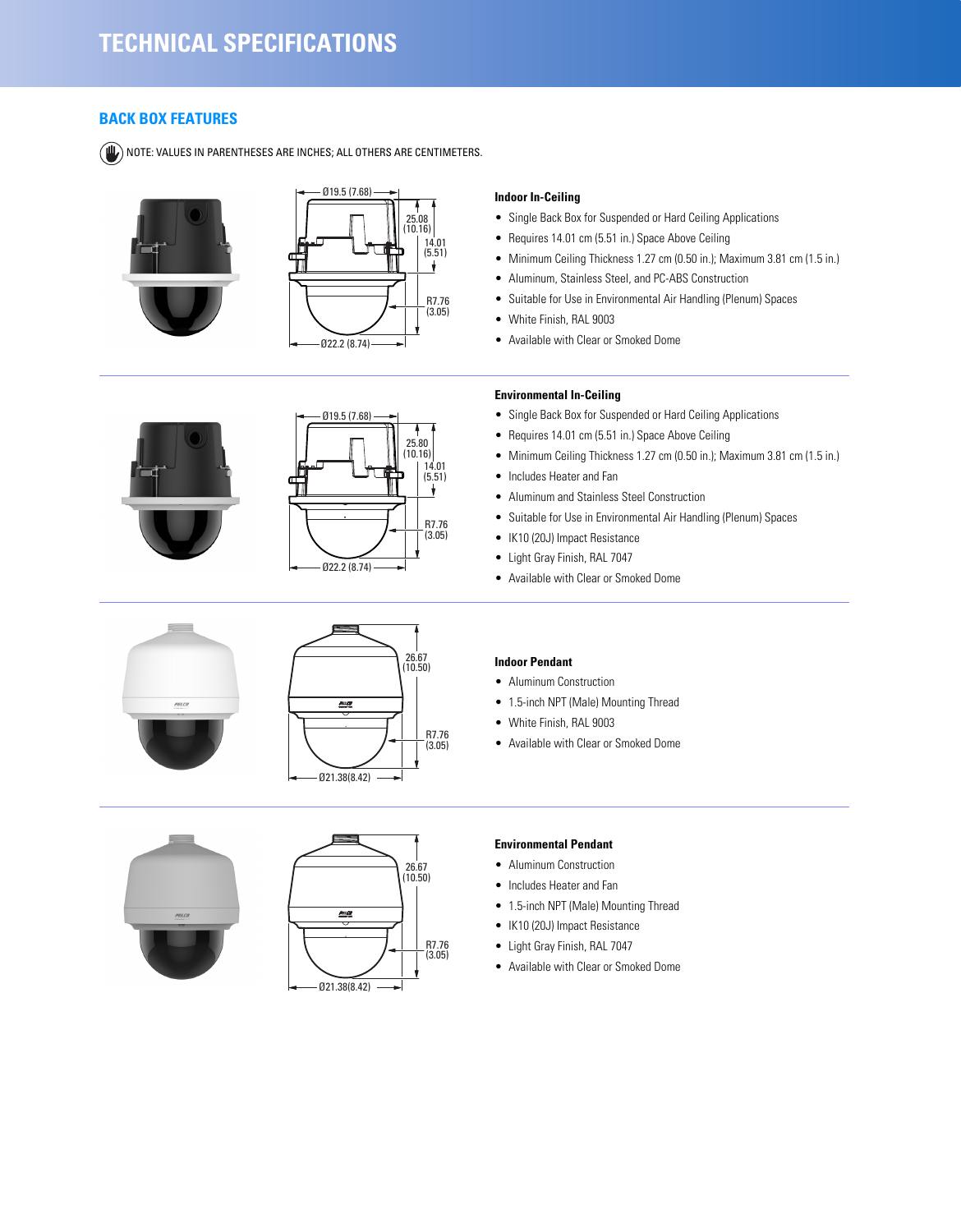# **TECHNICAL SPECIFICATIONS**

# **CAMERA/OPTICS**

| Sensor Type                      | 1/3-inch CMOS Sensor                                                                 |
|----------------------------------|--------------------------------------------------------------------------------------|
| Optical Zoom                     | 20X                                                                                  |
| Digital Zoom                     | 12X                                                                                  |
| <b>Maximum Resolution</b>        | 1920 x 1080                                                                          |
| Lens                             | $f/1.6 - f/4.2$<br>focal length 4.3 mm (wide) $\sim$ 86.0 mm (tele)                  |
| Horizontal Angle of View         | $55.4^{\circ}$ (wide) ~ 2.9 $^{\circ}$ (tele)                                        |
| <b>Aspect Ratio</b>              | 16:9                                                                                 |
| <b>Shutter Range</b>             | $1 - 1/8,000$ sec                                                                    |
| Dynamic Range                    | 60 dB                                                                                |
| White Balance Range              | $2,500^{\circ}$ to $8,000^{\circ}$ K                                                 |
| 3D Noise Reduction               | Yes (ON/OFF selectable)                                                              |
| Signal to Noise Ratio            | 50 dB                                                                                |
| <b>Light Sensitivity</b>         |                                                                                      |
| Color (33 ms)                    | $0.3$ lux                                                                            |
| Color (200 ms)                   | $0.08$ lux                                                                           |
| Mono (33 ms)                     | $0.1$ lux                                                                            |
| Mono (200 ms)                    | $0.015$ lux                                                                          |
| at 30 IRE (30% of signal level). | <b>Note:</b> Sensitivity in lux for 90% reflectance, f/1.6 (wide angle), 24 dB noise |
| Day/Night Capabilities           | Yes                                                                                  |
| <b>IR Cut Filter</b>             | Yes                                                                                  |
| Iris Control                     | Auto iris                                                                            |
| Automatic Gain Control           | Yes                                                                                  |

# **SOFTWARE FEATURES**

Active Noise Filtering Yes

- 128 Presets
- 16 Tours
- Preset Accuracy: Pan ±0.1°; Tilt ±0.05°
- Multilingual Menus (English, Spanish, Portuguese, Italian, German, French, Russian, Turkish, Arabic, Simplified Chinese, and Korean)
- Password Protection
- 430°/sec Maximum Pan Preset Speed and 200°/sec Maximum Tilt Preset Speed
- 8 Window Blanks, Configurable in Size\*
- "Auto Flip" Feature Rotates Dome 180° at Bottom of Tilt Travel
- Configurable Park with Actions
- Proportional Pan/Tilt Continually Decreases Pan/Tilt Speeds in Proportion to Depth of Zoom

\*Using the maximum number of window blanks in a single view can affect camera performance and could interrupt certain camera functions.

# **AUDIO**

| Streaming | Embedded with stream 1 and stream 2 |
|-----------|-------------------------------------|
| Input     | Line in/terminal block              |
| Encoding  | G.711 A-law/G.711 U-law             |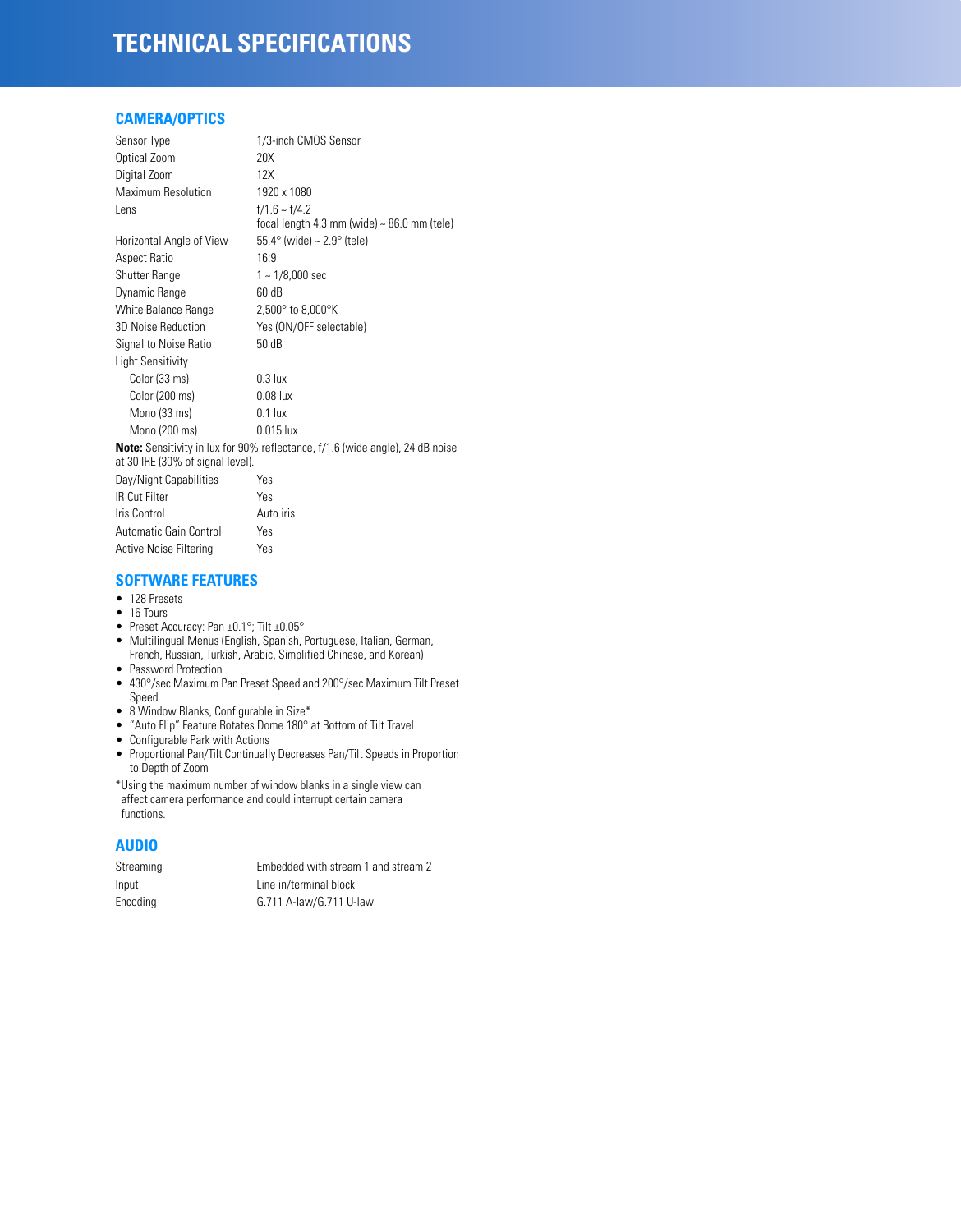# **TECHNICAL SPECIFICATIONS**

# **VIDEO**

Video Encoding H.264 High, Main, or Base profiles and MJPEG

Video Streams Up to 2 simultaneous streams; the second stream is variable based on the setup of the primary stream

Frame Rate Up to 30, 25, 20, 16.67, 15, 12.5, 10, 7.5, 5, 3, 2, 1 (depending on the combination of coding, resolution, and stream configuration)

| <b>Available Resolutions</b> | <b>Resolution</b>      |       |        | H.264 High Profile<br>(IP GOP structure) |                    |
|------------------------------|------------------------|-------|--------|------------------------------------------|--------------------|
|                              | <b>MP</b> <sub>x</sub> | Width | Height | <b>Aspect</b><br><b>Ratio</b>            | <b>Maximum IPS</b> |
|                              | 2.07                   | 1920  | 1080   | 16:9                                     | 30                 |
|                              | 0.92                   | 1280  | 720    | 16:9                                     | 30                 |
|                              | 0.59                   | 1024  | 576    | 16:9                                     | 30                 |
|                              | 0.52                   | 960   | 540    | 16:9                                     | 25                 |
|                              | 0.23                   | 640   | 352    | 16:9                                     | 30                 |
|                              | 0.06                   | 320   | 180    | 16:9                                     | 30                 |

# **NETWORK**

| Supported Protocols         | TCP/IP, UDP/IP (Unicast, Multicast IGMP),<br>UPnP, DNS, DHCP, RTP, RTSP, NTP, IPv4, IPv6,<br>SNMP v2c/v3, QoS, HTTP, HTTPS, LDAP<br>(client), SSH, SSL, SMTP, FTP, and<br>802.1x (EAP), GB28181                                                                   |                                                                                                                                                                    |
|-----------------------------|-------------------------------------------------------------------------------------------------------------------------------------------------------------------------------------------------------------------------------------------------------------------|--------------------------------------------------------------------------------------------------------------------------------------------------------------------|
| Users                       |                                                                                                                                                                                                                                                                   |                                                                                                                                                                    |
| Unicast                     | 1 admin and up to 4 viewers simultaneously<br>depending on resolution settings<br>(2 quaranteed streams)                                                                                                                                                          |                                                                                                                                                                    |
| Multicast                   | Unlimited users H.264                                                                                                                                                                                                                                             |                                                                                                                                                                    |
| <b>Security Access</b>      | Password protected                                                                                                                                                                                                                                                |                                                                                                                                                                    |
| Software Interface          | Web browser view and setup                                                                                                                                                                                                                                        |                                                                                                                                                                    |
| Pelco System Integration    | Endura 2.0 (or later)<br>Digital Sentry 7.3.208 (or later)                                                                                                                                                                                                        |                                                                                                                                                                    |
| Open API                    | Pelco API, ONVIF Profile S and Profile G                                                                                                                                                                                                                          |                                                                                                                                                                    |
| <b>Mobile Application</b>   | Integrated to Pelco Mobile App                                                                                                                                                                                                                                    |                                                                                                                                                                    |
| Video Motion Detection      | Simple motion detection and camera<br>Sabotage                                                                                                                                                                                                                    |                                                                                                                                                                    |
| Local Storage               | Up to 32GB onboard;<br>Micro SD, SDHC Compatible (see manual for<br>details)<br>Capture 1-5-10 second video clips on camera<br>sabotage, motion detection, or alarm input<br>(accessible using FTP protocol); record video<br>continuously using ONVIF Profile G. |                                                                                                                                                                    |
| Minimum System Requirements |                                                                                                                                                                                                                                                                   |                                                                                                                                                                    |
| Processor                   | Intel® Core™ i3 Processor, 2.4 GHz                                                                                                                                                                                                                                |                                                                                                                                                                    |
| <b>Operating System</b>     | Windows® 7 (32-bit and 64-bit), Windows 8                                                                                                                                                                                                                         |                                                                                                                                                                    |
| Memory                      | 4 GB RAM                                                                                                                                                                                                                                                          |                                                                                                                                                                    |
| Network Interface Card      | 100 megabits (or greater)                                                                                                                                                                                                                                         |                                                                                                                                                                    |
| Monitor                     | Minimum of 1024 x 768 resolution, 16- or<br>32-bit pixel color resolution                                                                                                                                                                                         |                                                                                                                                                                    |
| Web Browser                 | Internet Explorer 9.0 (or later), Firefox 31<br>(or later), or Chrome 23 (or later)                                                                                                                                                                               | *This product is not compatible with QuickTime version 7.6.4 for<br>Windows. If you have this version installed on your PC, you will need                          |
| Media Player*               | Pelco Media Player <sup>†</sup> or QuickTime <sup>®</sup> 7.6.5 for<br>Windows: or QuickTime 7.6.4 for Mac OS X<br>10.4 (or later)                                                                                                                                | to upgrade to QuickTime version 7.6.5.<br><sup>†</sup> Pelco Media Player is recommended for control, smoothness, and<br>reduced latency as compared to QuickTime. |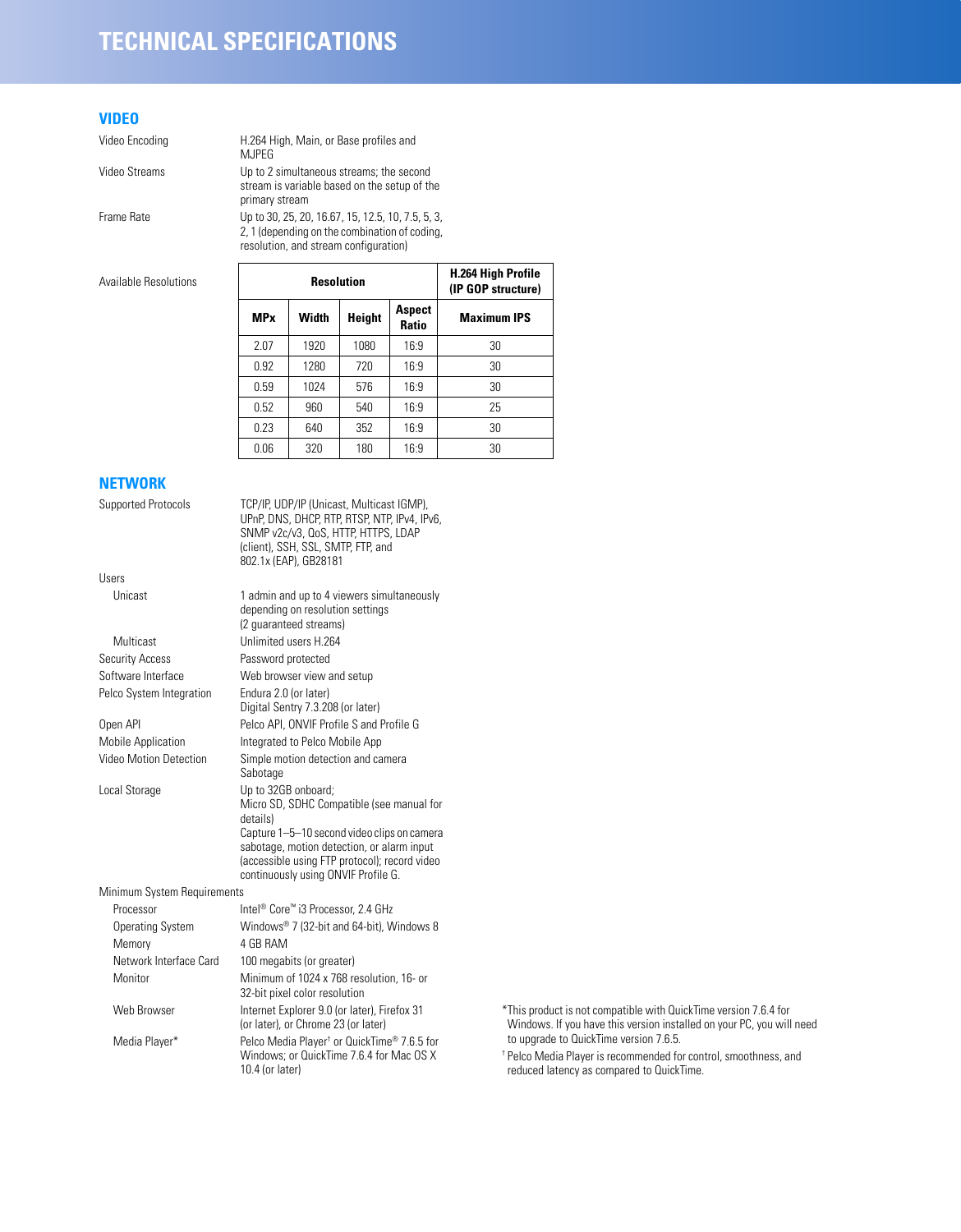# **TECHNICAL SPECIFICATIONS**

### **GENERAL**

Construction Back Box Assembly<br>Indoor Environmental Dome Drive Assembly PC-ABS and sheet metal Lower Dome Assembly Light Attenuation Smoked 50% light attenuation Clear f/0.0 light loss Cable Entry (back box) In-Ceiling Pendant Weight (approximate) Indoor In-Ceiling Environmental In-Ceiling Indoor Pendant Environmental Pendant

### **ENVIRONMENTAL**

Installation Environment In-Ceiling Indoor/environmental Pendant Indoor/environmental Operating Temperature Indoor  $-10^\circ$  to  $50^\circ$ C (14 $^\circ$  to 122 $^\circ$ F) Absolute Maximum Operating Temperature Indoor 50°C (122°F)

Storage All models Effective Projected Area (EPA)

Aluminum and stainless steel<br>Aluminum

Indoor Polycarbonate and PC-ABS<br>
Environmental Polycarbonate and aluminu Polycarbonate and aluminum

| 0.75-inch conduit fitting  |                    |  |
|----------------------------|--------------------|--|
| 1.5-inch NPT pendant mount |                    |  |
| Unit                       | Shipping           |  |
| 2.79 kg (6.17 lb)          | 4.41 kg (9.73 lb)  |  |
| 3.09 kg (6.83 lb)          | 4.71 kg (10.39 lb) |  |
| 3.10 kg (6.84 lb)          | 4.67 kg (10.30 lb) |  |
| 3.12 kg (6.89 lb)          | 4.69 kg (10.35 lb) |  |
|                            |                    |  |

Environmental  $-40^\circ$  to  $50^\circ \text{C}$  (-40° to 122°F)

Environmental 74°C (165.2°F) ambient per NEMA TS-2 (para 2.2.7.3 - 2.2.7.7) Operating Humidity 20% to 80% (noncondensing) Temperature  $-40^\circ$  to  $60^\circ$ C ( $-40^\circ$  to  $140^\circ$ F) Humidity 20% to 80% (noncondensing)

Without Mount 869 square centimeters (135 square inches) With IWM Series Mount 1,592 square centimeters (247 square inches)

### **MECHANICAL**

```
Tilt Movement +1^\circ to -90^\circPreset Speed
 Pan 430°/sec
 Tilt 200°/sec
Preset Accuracy
 Pan ±0.1°Tilt \pm 0.05^\circVariable Manual Speed
 Pan 0.1°/sec to 100°/sec
 Tilt 0.1°/sec to 50°/sec
```
#### **ELECTRICAL**

Input Voltage 18 to 32 VAC; 24 VAC nominal Input Power Alarms Inputs 4

Ports **Ports** RJ-45 connector for 100Base-TX Auto MDI/MDI-X; Autonegotiate/manual setting Cabling Type Cat5 or better for 100Base-TX

Indoor 24 VAC; 26 VA; PoE+ IEEE 802.3at Class 4, 48 V, 600 mA Environmental 24 VAC; 50 VA

Output 1; PhotoMOS™ relay (30 V, 1 A) Triggers Unsupervised mode that detects switch closures (N.O. and N.C.)

#### **CERTIFICATIONS/RATINGS**

- CE, Class A<br>• ECC Class A
- FCC, Class A
- UL/cUL Listed<br>• C-Tick
- C-Tick<br>• NEMA
- NEMA TS-2 (Temp.) para 2.2.7.3 2.2.7.7<br>• KCC\*
- KCC\*
- ONVIF Profile S and Profile G Conformant<sup>†</sup><br>• Models were tested in accordance with:
	- Models were tested in accordance with:
	- IEC 60068-2-1 Low Temperature
	- IEC 60068-2-2 High Temperature
	- IEC 60068-2-3 High Temperature & Humidity
	- IEC 60068-2-6 Product Vibration
	- IEC 60068-2-14 Thermal Shock
	- IEC 60068-2-27 Product Shock
	- IEC 60068-2-52 Salt Fog
	- IEC 62262 Impact (IK10)
	- IEC 60529 Ingress for Water & Dust (IP66)
	- ISTA 2A Package Drop
- Meets Type 4X enclosure and IP66 standards when installed properly
- \*At the time of this printing, this certification is pending. Please consult the factory, our Web site *(www.pelco.com),* or the most recent B.O.S.S.® update for the current status of certifications.
- † Refer to the Pelco Developer Network *(pdn.pelco.com)* for more information about ONVIF conformance.

Pan Movement 360° continuous pan rotation